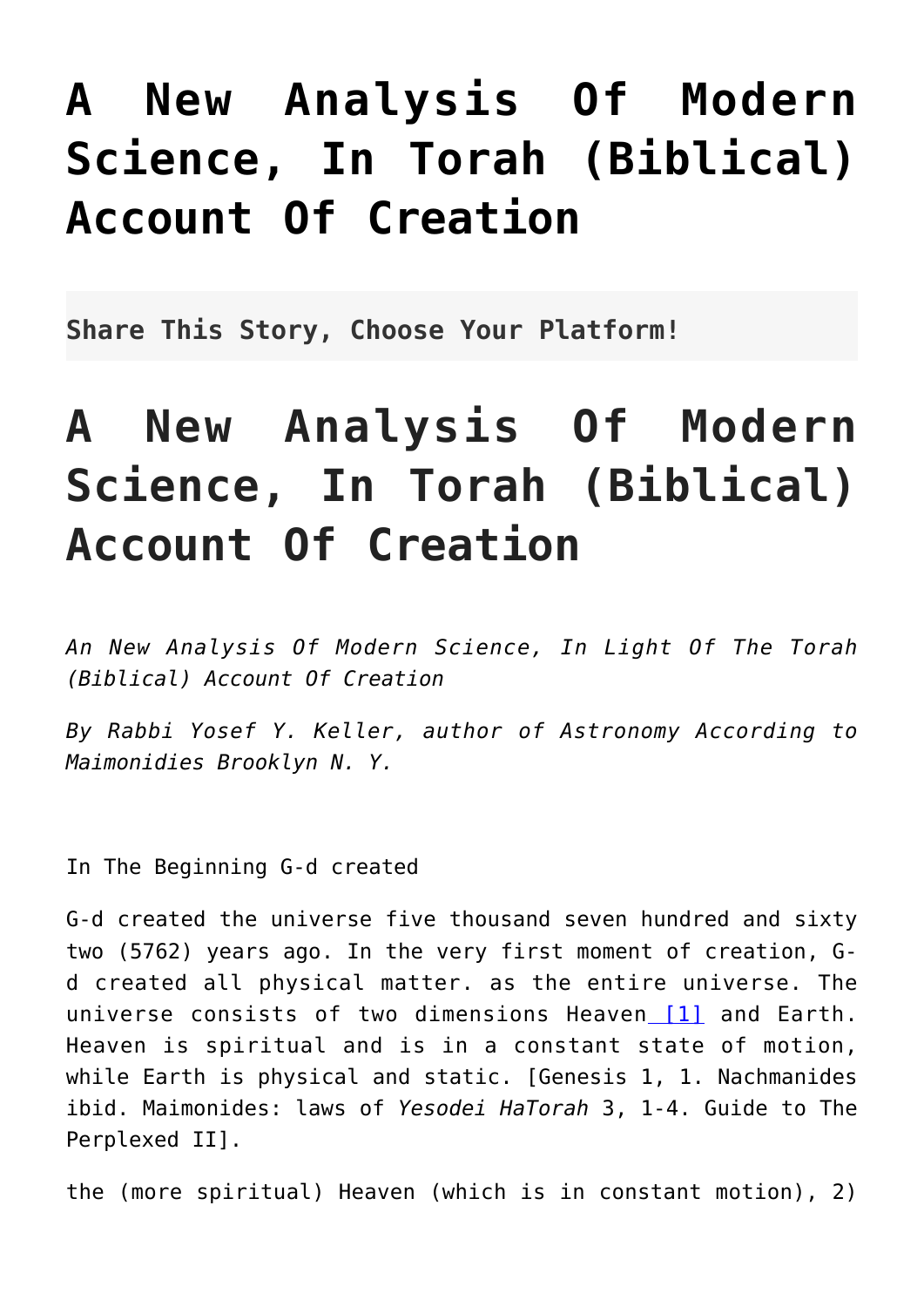the (more physical) Earth (which stays in one place, and does not move)

The Earth was originally created in a chaotic state; including all earthly physical matter, but not yet divided into separate properties of solid, liquid, gas and plasma [Genesis 1, 2. Nachmanides ibid. Guide to The Perplexed ibid.] .

Then the Earth was divided into 4 separate entities: 1) the earth (solid), surrounded (on all sides) by 2) water (liquid), surrounded by 3) gas, Surrounded by 4) electromagnetic energy [ibid. Maimonides: laws of *Yesodei HaTorah 3,9-10; 4,1*] .

Then G-d said: let Light be developed. And part of the heaven became energy that radiates light and heat [Genesis 1, 3].

<span id="page-1-1"></span><span id="page-1-0"></span>This large Light was later divided by G-d on the fourth day of creation [\[2\]](#page-3-1) into many separate balls of radiating heat and energy. Namely, the Sun and many stars  $[3]$  [commentary of Rav S`adya Gaon on Genesis 1, 3-4].

The Heaven surrounds the earth (and its atmosphere) and revolves around it. Completing a full revolution of 360 degrees around the earth and its atmosphere in approximately one day (23 hours, 56 minutes and 4 seconds). The direction of the daily revolution is from east to west, parallel to the equator (which is located right between the north and south poles). Therefore the Sun and all the stars and planets rise in the east and set in the west [Maimonidies laws of *Yesodei HaTorah 3, 1-2].*

<span id="page-1-2"></span>At the same time the sun moves in its own independent motion from west to east, at a much slower pace (completing a revolution of 360 degrees every 365 days 5 hours 48 minutes 49.6 seconds  $[4]$ ). Thus; only at the end of a full day (which is then divided into 24 hours), does the sun return to its original position [Maimonides: laws of *Kiddush Hachodesh* 12, 1] .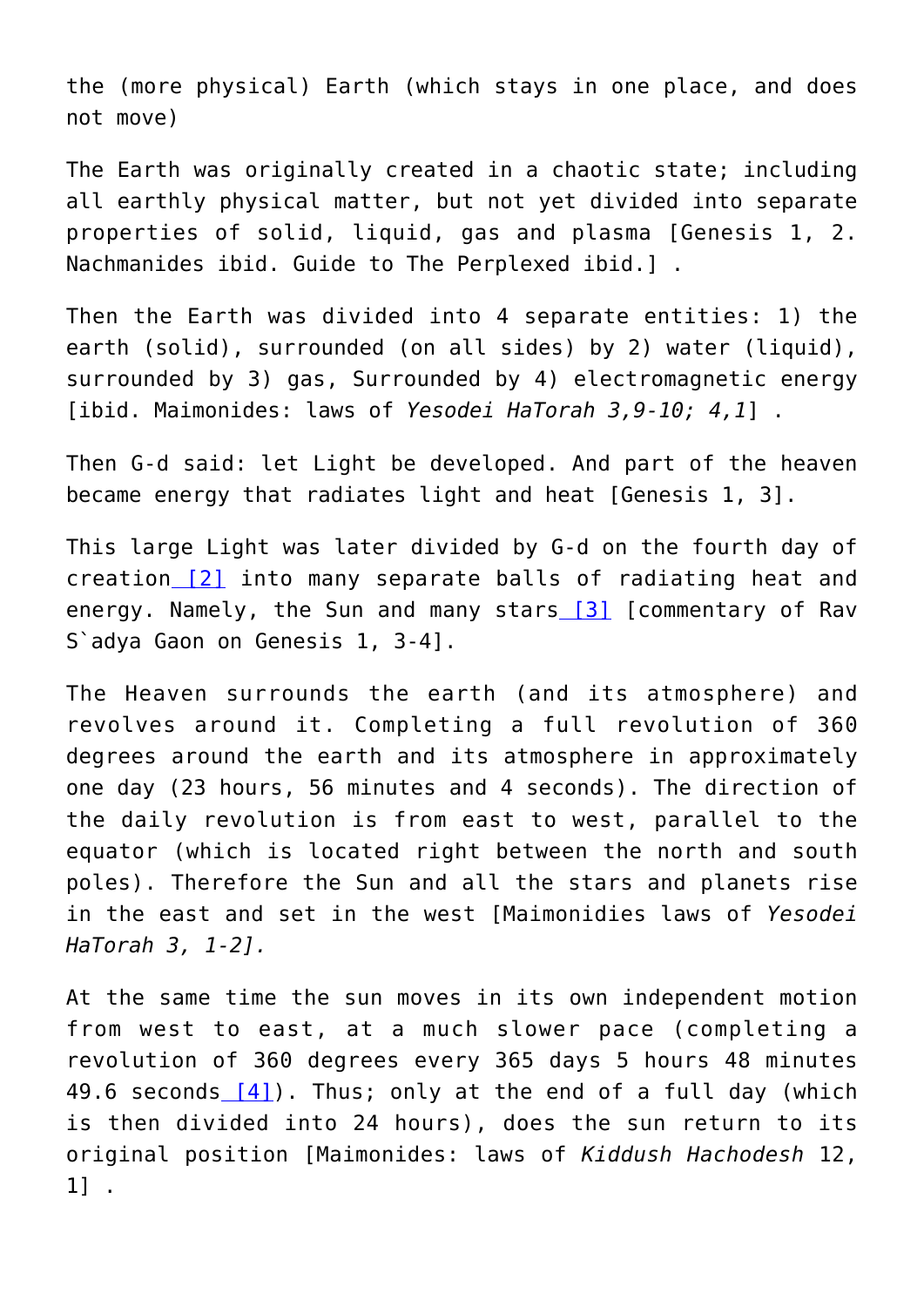The light that was created on the first day, moved (in its own independent motion) at the same pace as the sun later would.

<span id="page-2-0"></span>When the light was developed, it was placed 90 degrees west of Israel (just below its horizon [\[5\]\)](#page-4-2); thus causing night to last for approximately 12 hours, followed by an equal amount of day-time, forming one complete day(12/25 01[\) \[6\]](#page-4-3)[Genesis 1, 5].

<span id="page-2-1"></span>On the second day G-d said, "Let there be *Rokia* (atmosphere)in the midst of the waters, and let it separate between water and water." And it was so [Genesis 1, 6]  $[7]$ .

<span id="page-2-2"></span>G-d made the atmosphere. The water that is above the atmosphere exists in clusters of ice (some of them known as comets); when they descend to the atmosphere, they turn unto liquid water and then evaporate. The water below the atmosphere exists in colder temperatures in the solid form (ice), in warmer temperature in liquid form; when it heats up enough, it evaporates and rises and becomes clouds [Genesis 1, 7; 2, 6].

At the end of the second day, the water below the atmosphere still surrounded the solid Earth from all sides, covering and submerging it completely.

On the third day G-d said the water under the atmosphere should gather into one place, and let the dry land be revealed and it became so [Genesis 1, 9].

G-d designated the dry land (with its rocks, minerals and dust) to become the land that is going to be populated by human beings and animals. The gathering of water was designated by G-d to become oceans, rivers, lakes and wellsprings [Genesis 1, 10].

<span id="page-2-3"></span>The earth brought out all kinds of grass, grain, fruits and vegetables  $[8]$  [Genesis 1, 11-12].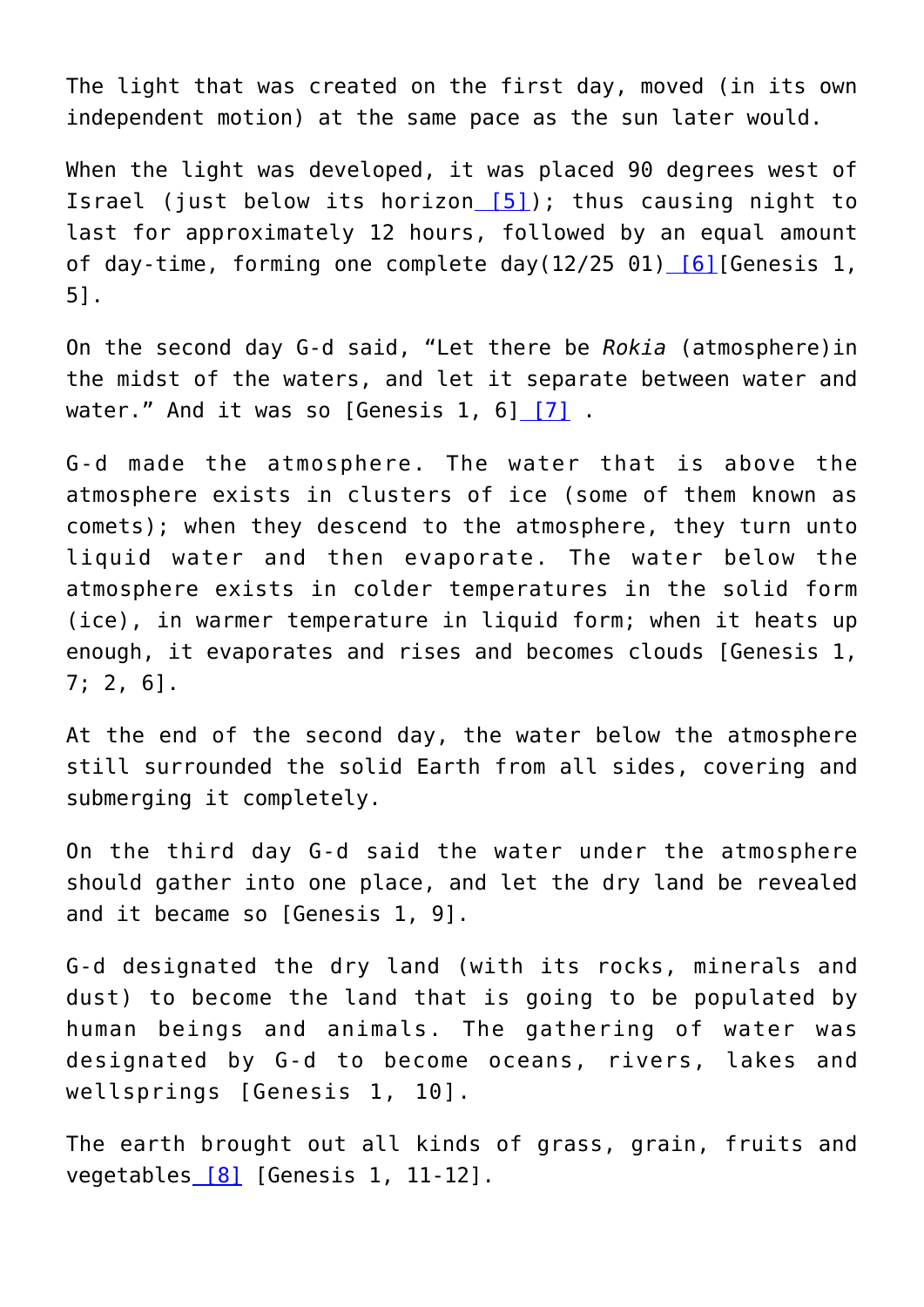During the first 3 days of creation, there existed only one light and one unit of time (the day). Only 2 physical entities existed above the electromagnetic field of energy: the physical heavens and the Light.

On the fourth day G-d made the two great luminaries: the gaseous sun and the solid moon. Initially the moon light came from within (i.e. the moon radiated its own light). The moon: complained it is not worthy of two kings to use the same crown, i.e. that it is not proper that there should be two luminaries (that appear to be about the same size to an observer from earth [\[9\]\)](#page-5-1) both radiating their own light. G-d told the moon "go diminish yourself", i.e. cease to radiate light [\[10\].](#page-5-2) From then on, the moon only reflects sunlight, and does not radiate its own light [Chulin 60b] [\[11\].](#page-6-0)

<span id="page-3-5"></span><span id="page-3-4"></span><span id="page-3-3"></span><span id="page-3-2"></span><span id="page-3-0"></span>G-d also made (on the fourth day) the stars, planets and satellites [\[12\]](#page-6-1).

- 1. [Heaven is the translation of the Hebrew word "shomayim".](#page-0-0) [The modern reference to it as "Space"; is a result of](#page-0-0) [the modern conception that only something which can be](#page-0-0) [sensed with 1 of a Human Being's 5 senses \(sight,](#page-0-0) [hearing, touching, smelling and feeling\) can be defined](#page-0-0) [as something physical. Thus striping the more spiritual](#page-0-0) [Heaven of its physical character; attributing motion to](#page-0-0) [something else; replacing the word "Heaven" \(that refers](#page-0-0) [to something physical\) with the word "Space" \(that](#page-0-0) [refers to something that is not physical matter, but](#page-0-0) [merely space that physical matter can occupy\). This is](#page-0-0) [one example of the answer to an interesting question:](#page-0-0) [what is the relationship between science \(Particularly:](#page-0-0) [modern science\) and Torah. The Torah represents truth](#page-0-0) [and reality as revealed to us by the Creator himself.](#page-0-0) [Science is based on observations of finite human beings,](#page-0-0) [and cannot even pass judgment on weather or not anything](#page-0-0) [absolute \(for instance: absolute motion\) exists..](#page-0-0)
- <span id="page-3-1"></span>2. [These days of creation were equal in length to the day](#page-1-0)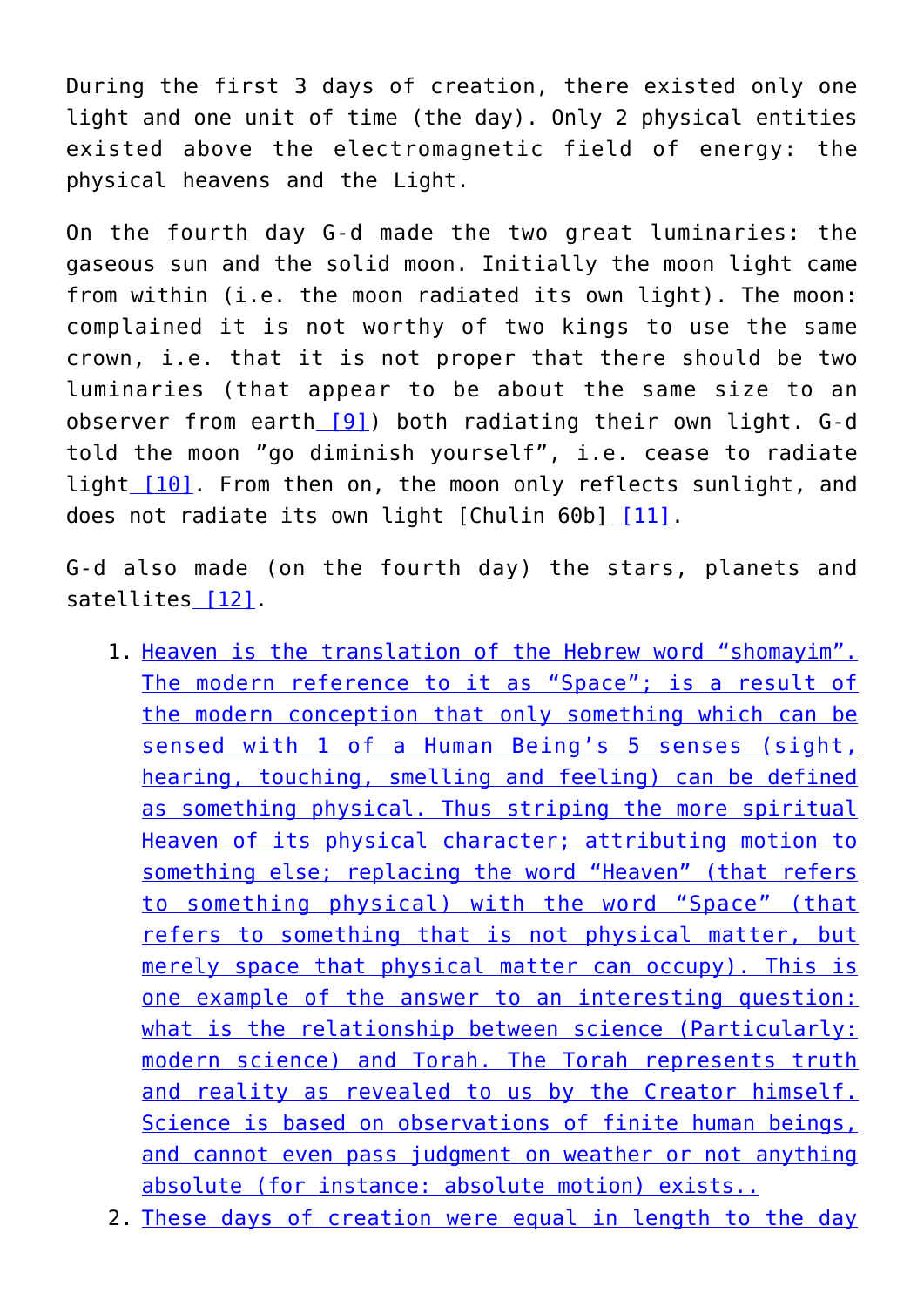[that exists today. Since the creator is omnipresent; the](#page-1-0) [question that arises when one reads the Torah`s account](#page-1-0) [of creation is not: how could this have been](#page-1-0) [accomplished in such a short period of time, but rather:](#page-1-0) [why did G-d create the world in six days, when he could](#page-1-0) [have done it all in 0ne second.\[](#page-1-0)*[For an answer to this](#page-1-0) [question, see note 6](#page-1-0)*[\]](#page-1-0) 

- <span id="page-4-0"></span>3. [The apparent width of the Sun \(to someone observing it](#page-1-1) [from the Earth\) is 32 minutes of a degree \(a complete](#page-1-1) [circle being divided into 360 degrees and a degree into](#page-1-1) [60 minutes\). The apparent width is a result of the](#page-1-1) [proportion of its distance from the Earth to its actual](#page-1-1) [size.It seams that the Light \(that was created on the](#page-1-1) [first day of creation\) was placed at such a distance, so](#page-1-1) [that its apparent width \(to someone observing it from](#page-1-1) [the Earth\) should be 32 minutes of a degree.](#page-1-1)
- <span id="page-4-1"></span>4. [Maimonides \(laws of](#page-1-2) *[Kiddush Hachodesh](#page-1-2)* [12, 1\) does not](#page-1-2) [specificy the exact length of the solar year. However;](#page-1-2) [it can be calculated from the amount of degrees, minutes](#page-1-2) [and seconds that Maimonides \(ibid.\) states that the Sun](#page-1-2) [goes per 100 \(1000 and 10000\) days.](#page-1-2)
- <span id="page-4-2"></span>5. [horizon is a 180-degree radius \(90 to each direction:](#page-2-0) [north, south, east and west\).](#page-2-0)
- <span id="page-4-3"></span>6. [from the fourth day onwards, there were three units of](#page-2-1) [time:1\) day. 2\) month. 3\) Year.The sixth day of creation](#page-2-1) [\(the day that man was created\) was the first day of the](#page-2-1) [first month of year 2 \(1/1 02\).](#page-2-1)
- <span id="page-4-4"></span>7. [Every physical aspect of creation was preceded by a](#page-2-2) [corresponding spiritual action: The dual language in the](#page-2-2) [Torah concerning the formation of the](#page-2-2) *[Rokia](#page-2-2)* [— first G-d](#page-2-2) [said "let there be](#page-2-2) *[Rokia](#page-2-2)*[… and it was so," then G-d made](#page-2-2) [the](#page-2-2) *[Rokia](#page-2-2)* [\(atmosphere\) — is explained by Reb Shneiur](#page-2-2) [Zalman of Liadi in his](#page-2-2) *[Likkutei Torah \(Pinchos 78b\)](#page-2-2)* [as](#page-2-2) [follows:"Let there be](#page-2-2) *[Rokia](#page-2-2)* ["refers to the](#page-2-2) [spiritual](#page-2-2) *[Rokia,](#page-2-2)* [which separates the G-dly source of](#page-2-2) [physical matter from physical matter itself; "G-d made](#page-2-2) [the](#page-2-2) *[Rokia](#page-2-2)* ["refers to the physical](#page-2-2) *[Rokia](#page-2-2)* [\(the](#page-2-2)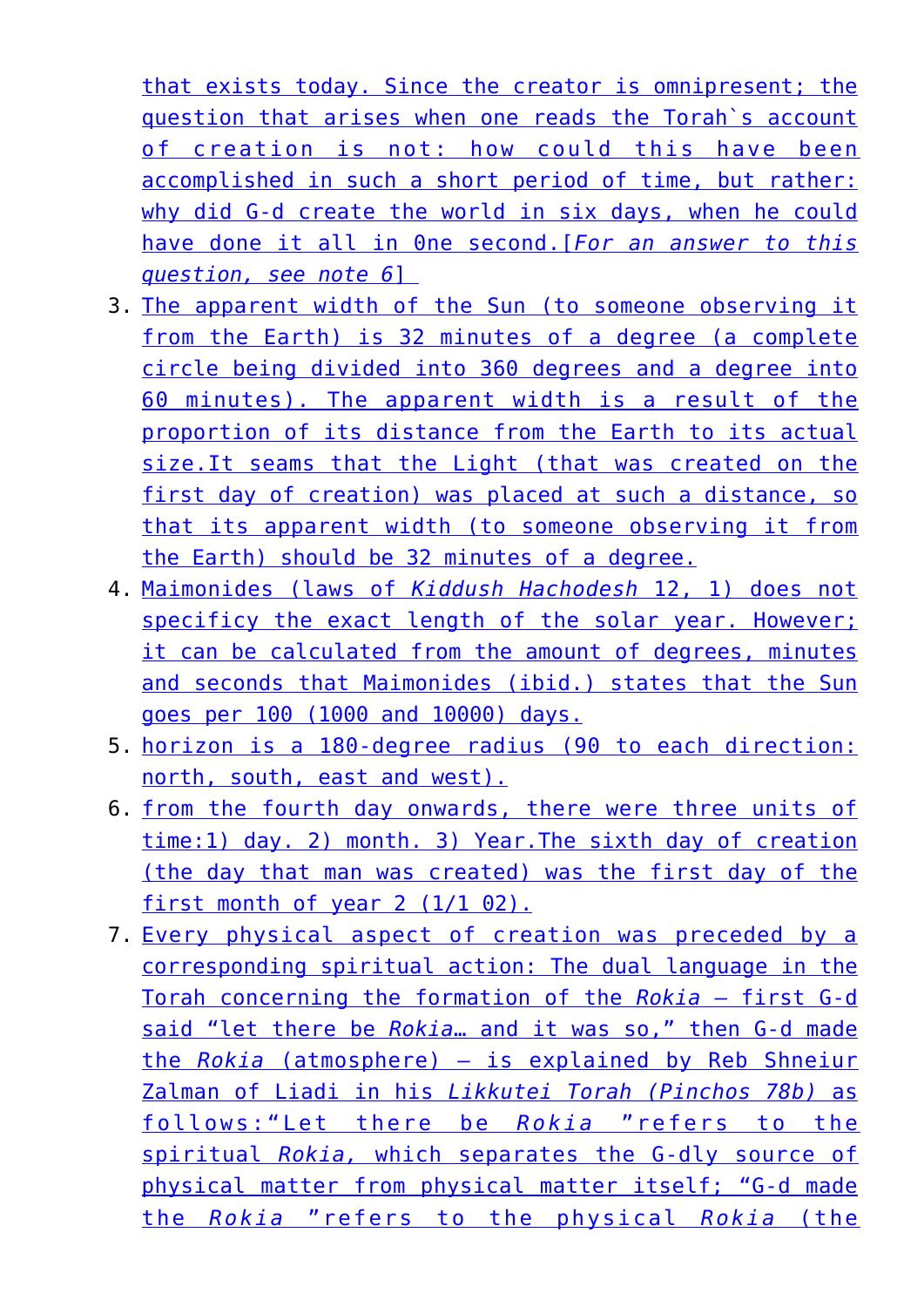[atmosphere\).The same explanation applies to the dual](#page-2-2) [language concerning the formation of the luminaries. The](#page-2-2) [development refers to the spiritual Luminaries. "And G-d](#page-2-2) [made the two luminaries… and the stars" refers to the](#page-2-2) [physical luminaries \(the sun, moon, stars, planets and](#page-2-2) [satellites\).](#page-2-2)

- <span id="page-5-0"></span>8. [The Light supplied the energy for the plants and fruit.](#page-2-3)
- <span id="page-5-1"></span>9. [The Sun is much larger than the moon \(the Sun's diameter](#page-3-2) [is 5.5 times the diameter of the Earth. Hence, its](#page-3-2) [volume is 166 3/8 the volume of the earth. The volume of](#page-3-2) [the Earth is approximately 40 times the volume of the](#page-3-2) [moon \[ Maimonides: laws of Yesodei HaTorah 3, 8\]\). The](#page-3-2) [diameter of the Sun is 20 times the diameter of the](#page-3-2) [moon. However, the distance between the Sun and the](#page-3-2) [Earth is 20 times the distance between the moon and](#page-3-2) [Earth. Therefore the apparent size of the moon \(when it](#page-3-2) [is full\) is close to the apparent size of the Sun.](#page-3-2)
- <span id="page-5-2"></span>10. [With this statement, the Talmud \(Chulin 60b\) explains](#page-3-3) [the verse \(Genesis 1, 16\) that begins "and G-d made the](#page-3-3) [two great luminaries" and continues "the greater](#page-3-3) [luminary to rule the day and the smaller luminary to](#page-3-3) [rule the night". When they were first created, they both](#page-3-3) [radiated their own light; hence, they are referred to as](#page-3-3) ["the two great luminaries". Later, when the moon ceased](#page-3-3) [to radiate its own light and it merely reflects](#page-3-3) [sunlight, it's referred to as "the smaller luminary".](#page-3-3) [Rav Yisroel Yitzchok Piekarsky \(](#page-3-3)*[Even Yisroel](#page-3-3)*[, Droshoh](#page-3-3) [for](#page-3-3) *[Shabos HaGodol](#page-3-3)* [5708\) explains: the Talmud \(Bava](#page-3-3) M'tziah 12b) says that someone who eats by his parents [is considered a](#page-3-3) *[Koton](#page-3-3)* [\(minor\), but if he is self](#page-3-3)[supported then he is considered a](#page-3-3) *[Godol](#page-3-3)* [\(adult\). Hence,](#page-3-3) [the luminary that radiates its own light is considered](#page-3-3) [a](#page-3-3) *[Maor Ha](#page-3-3)*[g](#page-3-3)*[odol](#page-3-3)* [\(the larger luminary\), but the luminary](#page-3-3) [that does not radiate its own light \(and merely reflects](#page-3-3) [someone else's light\) is considered a](#page-3-3) *[Maor HaKoton](#page-3-3)* [\(the](#page-3-3)